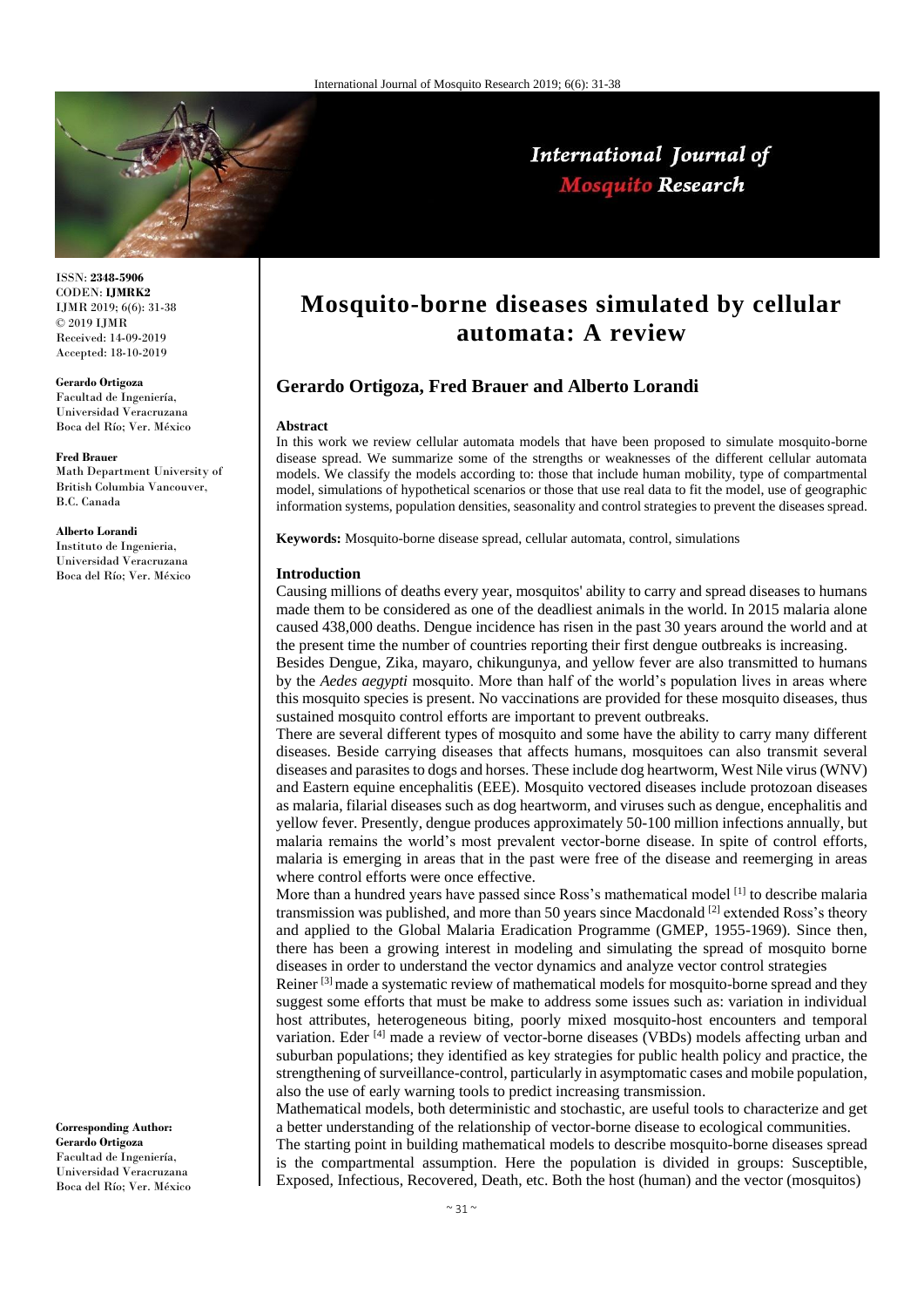are classified using the compartmental assumption. Time evolution of the amount of individuals at each compartment is commonly modeled as a system of ordinary differential equations (ode).

The stability analysis of the ode system provides us with one of the most important quantities in disease spread, namely the basic reproduction number  $R_0$  (the number of secondary infections produced by a typical case of an infection in a population that is totally susceptible). This is a threshold; when

 $R_0$  < 1 the infection will die out in the long run, but if  $R_0$  > 1 the infection will be able to spread in a population. This quantity is useful in guiding control strategies.

Brauer *et al*. [5] formulate and analyze two ode epidemic models for vector-transmitted diseases, one appropriate for dengue and chikungunya fever outbreaks and another one that also includes direct transmission appropriate for Zika virus outbreaks. Ordinary differential equations models assume a perfect mixing of the populations and do not account for aspects like: local interactions of vectors and host, host and vector heterogeneous distributions, geolocation, and host mobility.

Some approaches that have arisen to deal with spatial spread include: systems of reaction-diffusion partial differential equations, agent based models, metapopulation methods and cellular automata. Each of these approaches has some advantages and disadvantages.

Agent based models (ABM) for mosquito diseases spread have been implemented in computational codes such that EpiSimS (Los Alamos) [6], EMOD-DTK [7]. Moore [8] employed EMOD-DTK <sup>[7]</sup> to study local and regional transmission of Chikungunya concluding that increasing spatial granularity improves the fit of the model to temporal incidence patterns. This improvement is derived from the fact that simulations with spatially granular models more appropriately capture spatial heterogeneity in epidemiologically relevant factors, such as mosquito abundance and human demography and mobility. Even though ABM can capture local interactions among the individuals, their computational complexity increases when the number of individuals increases, causing some problems to be practically unmanageable.

Metapopulation models assume that the spatial domain is divided into patches. At each patch a system of ordinary differential equations for the compartmental mosquito-host diseases model is solved, the interactions among the patches are computed using matrices that contain information related to the movement of the hosts, i.e. individual fluxes due to the transportation and mobility structure. In fact Cosner [9] by using Lagrangian and Eulerian approaches have shown that the movement of humans between patches is sufficient to maintain disease persistence in patches with zero transmission. Wang [10] summarizes advances of mathematical models in the studies of epidemic diseases in heterogeneous geography; by considering the invasion of malaria into a population distributed into multi patches, the basic reproduction number of the metapopulation model is established. Bichara and Castillo [11] use a multi-patch and multi-group approach to model host-vector heterogeneous structure; hosts' dispersal is modeled in terms of patchresidence times with the nonlinear dynamics taking into account the effective patch-host size. They computed the residence times basic reproduction number and their numerical simulations underlined the effects of residence times on disease prevalence. Arino [12] defined a SIRS-SI host vector metapopulation model for malaria where they consider

partially immune recovered hosts, showing that their calculated basic reproduction number governs the local stability of the disease free equilibrium but not the global behavior of the system because of the potential occurrence of a backward bifurcation. They identified the reservoirs of infection and evaluated the effect of control measures.

The metapopulation models are usually high dimensional and contain many parameters that need to be estimated. They also assume that the population of each patch is sufficiently large so that a deterministic model is appropriate and there is homogeneous mixing within each patch. In this work we focus on reviewing the modelling of mosquito borne diseases transmitted by mosquitos using cellular automata models.

The work is organized as follows: in section 2 we present some of the main assumptions of previously reported cellular automata model for mosquito diseases spread. In section 3 models are classified according to some of their features such as: the use of GIS (geographical information), type of compartmental model, human mobility, simulation of hypothetical cases or fitting the model to real data, mosquito control strategies, population densities and seasonality. In section 4 we include some conclusions of this work.

#### **Cellular automata models to simulate mosquito diseases spread**

Due to their simplicity and to the remarkable potential to model complex systems [13-15], cellular automata methods are becoming quite popular among the modeling and simulation community.

A cellular automaton (CA) is a collection of cells (squares, hexagons, triangles) arranged in a grid, such that at each time cell changes state as a function of its state and the state of the neighboring cells according to a defined set of rules.

Due to their ability to reproduce global behavior of a system by using local interactions, their easy implementation and their suitability for visualizing diseases-spreading results, cellular automata approaches have been widely used to model diseases spread propagation as Ortigoza and Lorandi have reported<sup>[16]</sup>. A cellular automata approach can be suitable to simulate local evaluations of mosquito diseases models where diseases variables (such as mosquito-human and human-mosquito transmission rates, mosquito birth/death rates, extrinsic incubation rates among others) can be assumed to be time and space dependent, allowing in this way an easy implementation of seasonality due to ambient variables as temperature and rainfall. Moreover stochastic effects may be significant at early stages of an outbreak and also when patch populations are small, thus it seems to be reasonable to consider stochastic cellular automata in order to model and simulate mosquito diseases spread. In spite of all these features, only a few cellular automata models have been defined to simulate the spread of specific mosquito-borne diseases. In 2006 Ferreira<sup>[17]</sup> coupled a continuous differential equations model to a cellular automata in order to simulate the controlling dispersal dynamics of *Aedes aegypti* (the vector responsible for dengue fever). However, the first cellular automata for mosquito borne diseases spread was reported by Gagliardi [18]. They defined a SEIR sei probabilistic cellular automata to run spatio-temporal simulations of dengue diseases spreading, and employing two overlapping rectangular grids in an hypothetical domain, they accounted for the local interactions of infected due to the neighboring cells and global interactions due to mobility population by using probabilities. Merchant [19] proposed a SI si probabilistic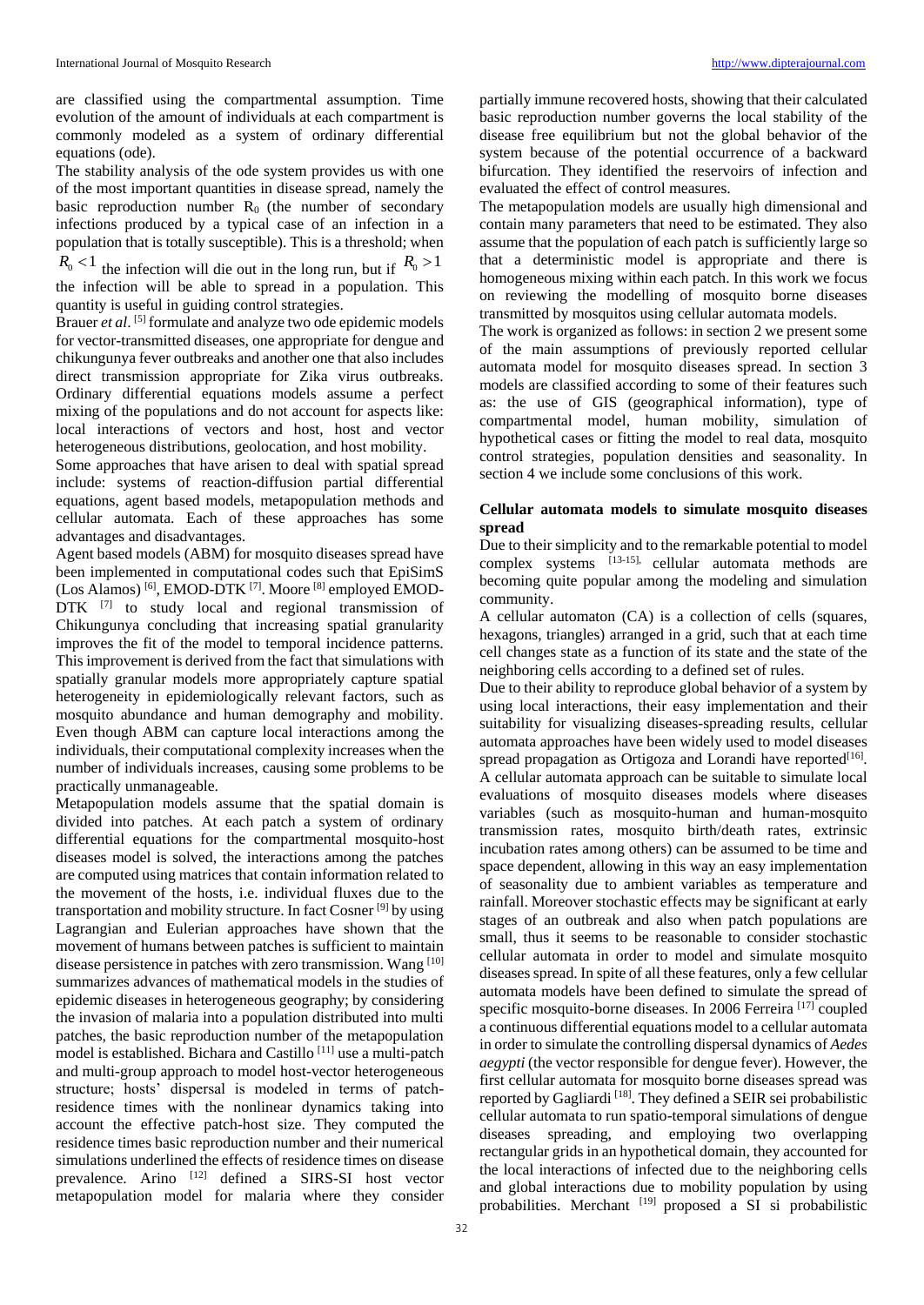cellular automata model to simulate malaria spread. The implementation of his model can be integrated with EpiSims/TRANSIMS (Epidemic Simulation System/ microsimulator to conduct regional transportation system analyses). Host mobility, vector diffusion and population densities were considered. Santos [20] defined a three-level (three coupled rectangular grids) cellular automata for human, adult and immature vector populations for dengue diseases spread, their probabilistic model includes external seasonality forcing, human and vector mobility and vector control effects. They included seasonality by using time series for weekly rainfall data. Ramchurn  $[21]$  introduced a method which combines Google Earth images, SEIR stochastic cellular automata and scale-free network ideas to yield quantitative estimates for the outcome of a localized dengue fever outbreak in Mauritius 2009. They considered an area of 2.9 km x 3.6 km divided into cells each 0.1 km x 0.1 km in size. Using colour image analysis they estimated the number of houses and to estimate the human population in a cell they assumed an average number of five inhabitants per house. Botari [22] defined a probabilistic SIR cellular automata model on a rectangular grid to fit data of a dengue outbreak in Rio de Janeiro. They considered constant density of mosquitos flying by a Lévy flight distribution and a limited number of people at each site (approximately a lot or house with an average of 3 people per site), they assumed the probability of infected mosquitos as being dependent on temperature and rainfall index. Castro <sup>[23]</sup> developed a stochastic SEIR sei cellular automata to simulate the spread of dengue fever in a dense community. They defined two rectangular grids for host and mosquitos with house index and human mobility (using a probability of host movement); the movement of mosquitos was implemented using different ranges of Moore neighborhoods. Their numerical experiments show that high house indexes values combined with high/moderate vector/human ratio provide the maintenance of viral transmission. Gerardi and Monteiro [24] defined SIR and SIS cellular automata on rectangular grids; they considered a time step of a week (infectious period) thus transition rules from I to R or I to S are deterministic, they assumed the mosquitos are uniformly distributed over the rectangular space thus they do not consider the mosquito concentration. They used a genetic algorithm to find the infection probabilities by fitting the model to the reported number of cases of dengue fever in Rio de Janeiro for 2007 and 2008. Enduri and Jolad [25] defined a stochastic SEIR sei cellular automata on two overlapping rectangular lattices to reproduce observed peaks and intensity of dengue reported data in India 2006-2012. They included diffusion of vectors and human mobility using a scale free Lévy

pattern; they found that although human mobility makes the infection spread faster, there is an apparent early suppression of the epidemic compare to immobile humans. Theodorakos [26] defined a probabilistic SIR si cellular automata on three layer: host, vectors and environment/climate within gridded metapopulations in order to examine influencing factors and high risk regions of dengue in Nicaragua. They employed Moore neighborhoods of varying sizes and commuting host movements in the same neighborhood, moreover a differential evolution was used as a training method to fit time series of geo-referenced host/vector population data. Pereira and Schimit<sup>[27]</sup> defined a stochastic SIR si celullar automata on two rectangular lattices to model human-mosquito interactions of three coexisting serotypes of dengue fever. They varied the mosquito birth and mosquito bites probabilities to explore dengue control strategies. Dias and Monteiro [28] defined a probabilistic SIR cellular automata on a rectangular grids to simulate the propagation of vector-borne diseases. In their numerical experiments they considered different spatial distributions and time variations of vector abundance to conclude that in clustered distributions the prevalence is lower but the eradication is more difficult to be achieved, as compared to homogeneous distributions. Let us mention that besides the work of Ferreira [17] Syafarina [29], Vogel [30] and Gouvêa [31] also reported the use of a cellular automata to simulate the mosquito population dynamics. Finally, even though it is not a mosquito-borne disease model, the work of Eosina [32] used a Hiden Markov model to find a probabilistic function that represented a cellular automata transmission rule employed to fit spatio-temporal dengue data.

#### **Classifying the models**

Table 1 summarizes the attributes of the surveyed cellular automata that have been employed to model the propagation of mosquito borne diseases. All the reviewed cellular automata models were assumed probabilistic, defined on rectangular grids, and based on a compartmental approach for humans and mosquitos. 45% of them are SEIR sei and only 27% of them did not consider the mosquito diseases dynamics (only compartments for the states of humans), 54% do not consider the *exposed human* compartment (no incubation period for humans); 81% of the models were specifically defined for dengue fever propagation, 9% for malaria, none of them considered horizontal transmission for diseases transmitted by both mosquitos and sexual contact such that zika and mayaro, 63% of the models include mobility, 54% fitting to real cases, 45% include seasonality effects, 36% consider control strategies and only 27% include geolocation (GIS).

|             | <b>Type</b> | <b>GIS</b> | <b>Mobility</b> | <b>Hypothetical</b> | <b>Fitting data</b> | Control    | <b>Seasonality</b> |
|-------------|-------------|------------|-----------------|---------------------|---------------------|------------|--------------------|
|             |             |            |                 | Case                | to real case        | strategies |                    |
| Gagliardi   | SEIR sei    |            | X               | X                   |                     |            |                    |
| Santos      | SEIR sei    |            | X               |                     | X                   |            | X                  |
| Ramchurn    | SEIR sei    | X          | X               |                     | X                   | X          |                    |
| Botari      | <b>SIR</b>  |            | X               |                     | X                   |            | X                  |
| Gerardi     | SIR/SIS     |            |                 |                     | X                   |            |                    |
| Castro      | SEIR sei    |            | X               | X                   |                     | X          |                    |
| Theodorakos | SIR si      | X          |                 |                     | X                   |            | X                  |
| Enduri      | SEIR sei    |            | X               |                     | X                   |            | X                  |
| Pereira     | SIR si      |            |                 | X                   |                     | X          |                    |
| Dias        | <b>SIR</b>  |            |                 | X                   |                     | X          | X                  |
| Merchant    | SI si       | X          | X               | X                   |                     |            |                    |

**Table 1:** Models classification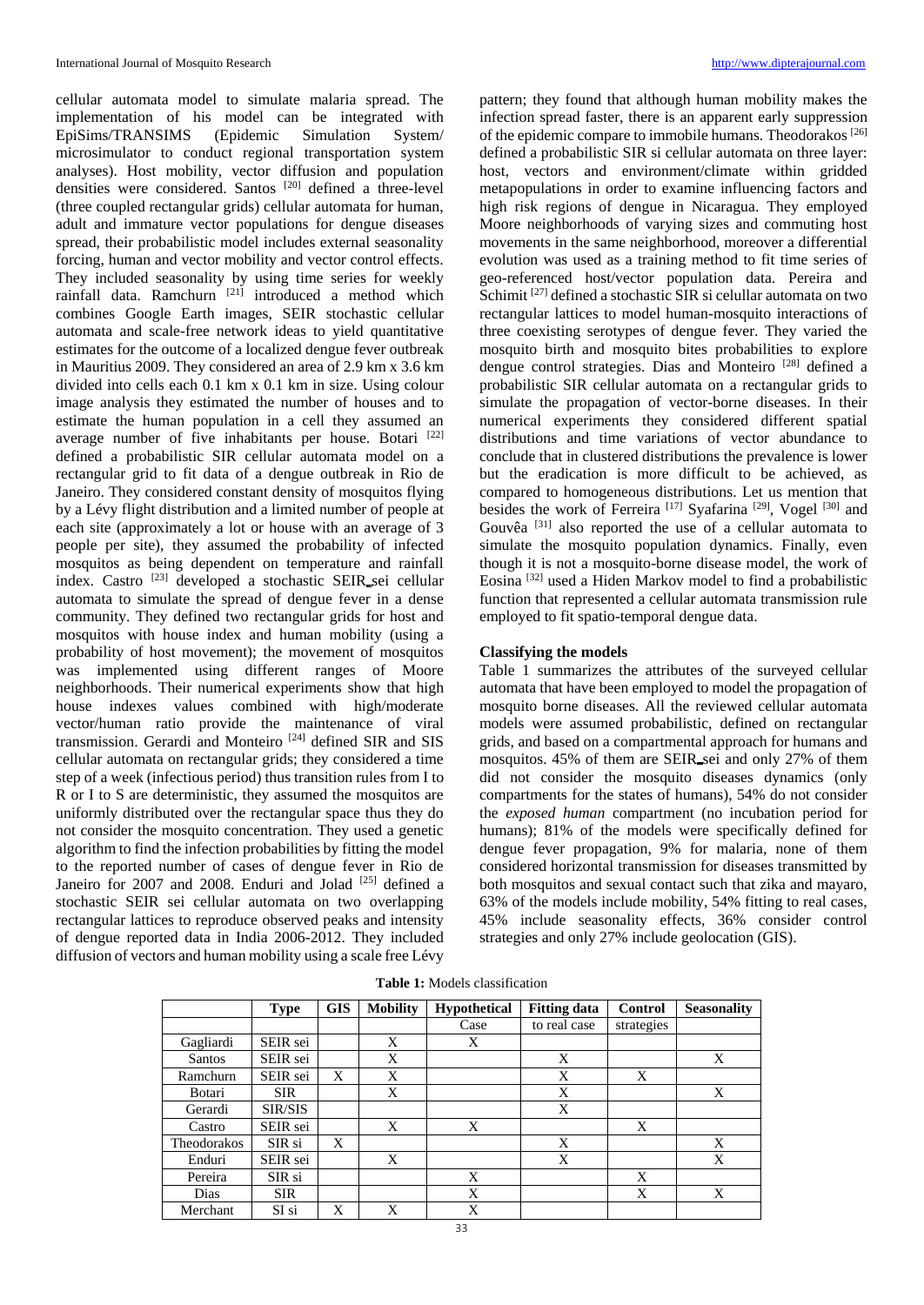|               | model approach | Neighborhood  | <b>B.C.</b> | <b>Initial Conditions</b>          |  |
|---------------|----------------|---------------|-------------|------------------------------------|--|
| Gagliardi     | Individual     | Moore         | X           | X                                  |  |
| <b>Santos</b> | Populated      | Moore         | closed      | random mosquitos                   |  |
| Ramchurn      | Populated      | X             | X           | population density                 |  |
| Botari        | Populated      | X             | Periodic    | constant average                   |  |
| Gerardi       | Populated      | Neumann/Moore | X           | constant average                   |  |
| Castro        | Populated      | Ring          | periodic    | population density                 |  |
| Theodorakos   | Populated      | Moore         | X           | population density                 |  |
| Enduri        | Populated      | Moore         | X           | Poisson distribution H/M           |  |
| Pereira       | Individual     | Ring          | periodic    | constant average                   |  |
| <b>Dias</b>   | Individual     | Moore         | periodic    | uniform, random, cluster mosquitos |  |
| Merchant      | Populated      | Moore         | Χ           | population density                 |  |

**Table 2:** Cellular automata and simulation classification

Table 2 summarizes cellular automata and modeling characteristics of the reviewed models. Among these characteristics we indicate if the approach is individual based (each cell is an individual host) or populated (each cell contains several hosts), type of neighborhood, type of boundary condition and type of initial condition. Here the cross mark means that the type was not stated, H stands for humans and M for mosquitos. With respect to the type of neighborhood: 54% used Moore type, 18% ring type (to model vector diffusion movement, ring is the difference between concentric Moore neighborhoods of consecutive radii), 27% did not state the type of neighborhood, 54% of the models did not state the type of boundary conditions, periodic boundary conditions were used at 36% and 9 % used a closed boundary condition. Although the basic reproduction number is of great importance for diseases spread, none of the reviewed models deal with the space variation of the basic reproduction number. Thus we suggest that spatial analysis as the one accomplished by Cissé [33] must be conducted for mosquito-borne disease cellular automata models.

Regarding to the initial conditions, it is clear that in order to run a simulation, an initial seed of infection of humans or mosquitos must be assumed, but it is also important to state the initial spatial distribution of hosts and vectors. This can be achieved in different ways, assuming constant average number of host/vectors per cell, uniform and Poisson distribution or using localized population densities from GIS. Setting appropriate initial conditions is relevant because spatially heterogeneous transmission may arise due to spatial variation in vector habitat and human population density. Relating to boundary conditions, it is important to choose the appropriate ones. For instance, close boundary conditions on an isolated region (no immigration) produce a different behavior in persistence that flow boundary conditions where susceptibles are allow to enter into the computational domain. Cellular automata approaches can model control strategies by including local evaluations of time space dependent probabilities: biting vector to human rate, mosquito birth and mosquito death. Moreover they can provide (at a not substantial computational complexity) valuable extensions of mosquito diseases models such that including heterogeneity in the mosquito biting at each cell by using a negative binomial distribution as the ode model proposed by Kong [34] or even include more compartments. For instance, Pereira [27] used 24 compartments to model dengue spread with 3 strains, Baez [35] defined a 18 compartments ode model for coinfection of Chikungunya and dengue. Isea and Lonngren<sup>[36]</sup> employed a 30 compartments ode model for a triple (dengue, zika, chikungunya) epidemic outbreak or models that also include eggs, larva, pupa and adult

compartments for mosquito cycle life.

Mainly, during winter time, mosquitos are less numerous or even absent, on the other hand during the rest of the year they are more numerous and will present one or two peaks in abundance (summer time). Seasonality (timing and pattern of abundance cycles) affects the impact of mosquitos on infection dynamics. In fact, environmental variables such as temperature and humidity have an effect on the variation of vector numbers and vector activity.

High mosquito abundance is mostly associated with an increased probability of pathogen establishment, this increase in abundance can be used as an early warning of potencial pathogen establishment and transmission. Indeed, activity and mosquito survival are decreased when seasonally unfavorable conditions appeared. Climate seasonal changes are tightly related to development rate and vector activity, this will affect the vector abundance and pathogen transmission [37].

Cellular automata implementations provide flexibility to include seasonality effects into mosquito-host diseases spread models, at each cell and at each time step some important mosquito-borne diseases parameters can be modified according to the changes in weather variables. For instance Zhu [38] and Kakarla<sup>[39]</sup> reported relations for the extrinsic incubation rate, mortality mosquitos rate, human-vector, vector-human transmission probabilities as functions of temperature. Cellular automata models allow us to consider no homogeneous spatial distributions of humans and vectors; with the exception of Castro [23] and Theodorakos [26], all the other reviewed cellular automata approaches assume that humans are distributed covering the entire domain (non empty human cells) which is an appropriate assumption for high density human populated urban areas but should be relaxed in order to consider semiurban and rural areas. Dias [28] made simulations with uniform, random and cluster distributions for mosquitos. Population densities are implemented by assuming different number of individuals (host/vectors) per cell. Theodorakos [26] employed population density data from NASA and the European Space Agency. These population densities can also be considered as time varying driven by environmental variables (rainfall, temperature, humidity, etc.).

As the consequences of climate change are becoming evident, climate-based models of disease risk are of growing importance, Tjaden<sup>[40]</sup> reviewed some of the main climatebased models for mosquito borne diseases spread. Vector habitats and vector densities can be identified and characterized by using satellite-derived environmental variables such as temperature, humidity and land cover type, Kalluri [41] review some remote sensing techniques applied to vector-borne diseases spread. The book of Khormi and Kumar  $[42]$  shows how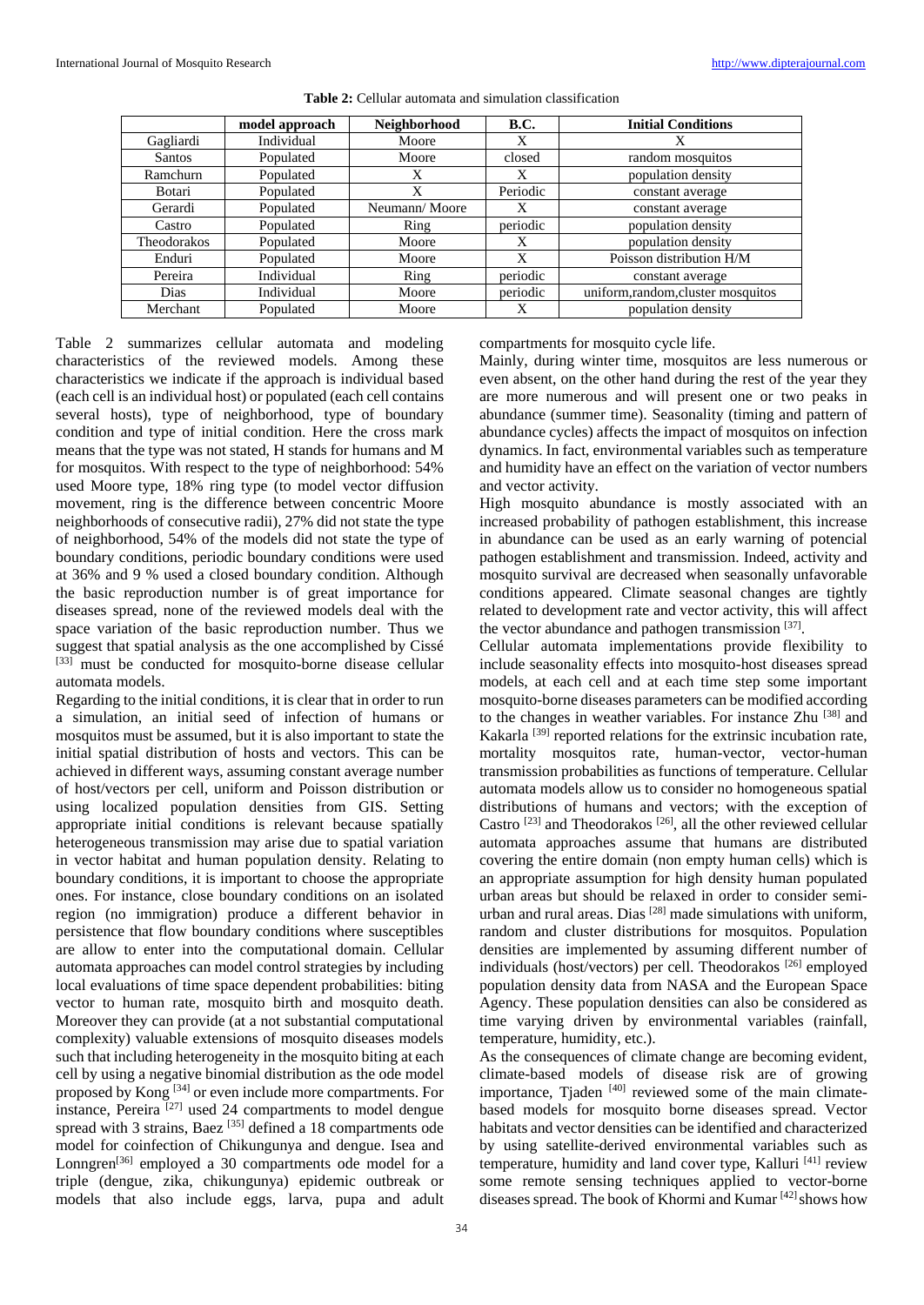the use of geographic information systems (GIS) can provide a greater understanding of how vector-borne diseases are spread: monitoring, management and control.

As reported by Schneckenreither<sup>[43]</sup>, cellular automata provide us with an alternative modeling approach to study spatial diseases spread where we can explore local interactions at different scales. Mosquito-borne cellular automata models can be directly derived from ode models. In fact, there is a close relationship between ode and cellular automata approaches, Misici and Santarelli<sup>[44]</sup> presented simulations where cellular automata shows similar quantitative and qualitative behavior in space and time as the ode SIR model.

As an example, we include a cellular automata model derived from the SEIR sei ode model of Brauer [5] and adapted to Chikungunya disease

$$
S' = -\beta S \frac{i_v}{n_v}
$$
  
\n
$$
E' = \beta S \frac{i_v}{n_v} - kE
$$
  
\n
$$
I' = kE - \gamma I
$$
  
\n
$$
R' = \gamma I
$$
  
\n
$$
s'_v = \mu n_v - \beta_v s_v \frac{I}{N} - \mu s_v
$$
  
\n
$$
e'_v = \beta_v s_v \frac{I}{N} - \eta e_v - \mu e_v
$$
  
\n
$$
i'_v = \eta e_v - \mu i_v
$$



**Fig 1:** 20 days cellular automata simulation host mobility

Figure 1 shows the spatial diseases spread of a 20 days simulation with human mobility, the spatial domain was discretized by using an unstructured triangular grids, figure 2 shows a comparison of the time evolution of the number of Susceptible, Exposed, Infected, Infected and Recovered humans obtained with an ode SEIR<sub>esei</sub> model and a cellular automata defined for the chikungunya outbreak at Reunion Island 2006.

The simulation was run by using the parameters obtained by Yakob and Clements [45], they fitted real data to an ode model. These parameters are summarized at table 3 and a pseudocode is provided.



**Fig 2:** Left ode model, right ca model simulation, mosquitos per human, 766000 total human population, human mobility probability

Update (mesh,dof[], ndof[]) p1=(p2\*beta)/(ratemh\*betav); loop over the cells i  $if (mobi==1)$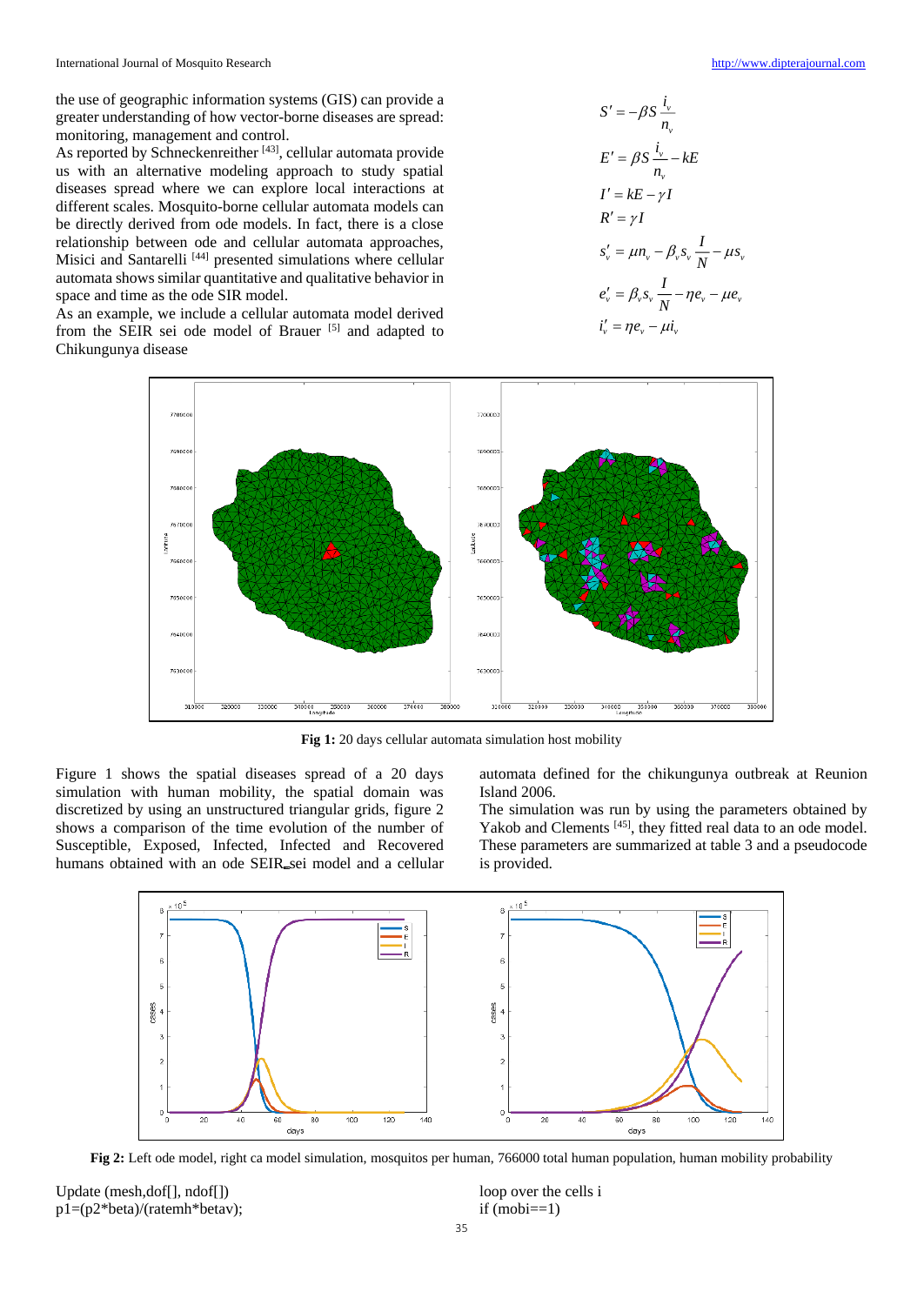do movement of a portion of infected into a random selected cell

end if

Calculate Nvi, Nv infected and total number of mosquitos in the neighborhood if  $(rand( $1.0$ -pow( $1.0$ -p1,Nvi)))$ 

Sh is reduced Sh\*Nvi/Nv and Eh augmented end if if  $(rand$  $\leq$ alpha)

Eh is reduced Eh\*alpha and Ih augmented end if

if (rand()<gamma)

Ih is reduced Ih\*gamma and Rh augmented

end if

Calculate Nhi, Nh infected and total number of humans in the neighborhood if (rand()<(1.0-pow(1.0-p2,Nhi)))

sv is reduced Sv\*Nhi/Nh and ev augmented end if

if  $(rand( $)<$ eta)$ 

ev reduced eta\*ev and iv augmented end if

if  $(rand( $)$ <sub>mu</sub>)$ 

sv is augmented  $mu(ev+iv)$ ,

ev and iv are reduced mu\*ev and mu\*iv respectively

end if

end loop over cells

**Table 3:** Parameters of the Chikungunya spread model

| Parameter | Value | <b>Description</b>                       |
|-----------|-------|------------------------------------------|
|           | 0.14  | mosquito to human transmission           |
| $\beta_v$ | 0.4   | human to mosquito transmission           |
| k         | 0.5   | reciprocal of host latent period         |
|           | 0.5   | reciprocal of mosquito latent period     |
|           | 0.25  | host recovery rate per day               |
| и         | 0.05  | reciprocal of mosquito life span in days |

#### **Discussion**

All the reviewed models were implemented on rectangular domains using rectangular grids. Merchant [19], Enduri [25], Botari  $[22]$  and Castro  $[23]$  included the movement of mosquitos in their models, we consider that for low resolution scales this assumption can be relaxed so mosquitos can be assumed to be confined to cells. For instance *Aedes aegypti* usually fly an average of 400 meters during their lifespan also they are unlikely to displace long distances due to wind, the evidence shows that during heavy winds they do not fly, instead they stay closer to the ground. Flight range studies suggest that most female *Aedes aegypti* may spend their lifetime in or around the houses where they emerge as adults. This means that people, rather than mosquitos, rapidly move the virus within and between communities and places. As reported by Stoddard [46] human mobility is an important feature that mosquito-borne diseases cellular automata models must include. On the other hand for high resolution space scales the effect of local mosquito mobility (mosquitos move and tend to aggregate around humans) should be considered as Moulay and Pigné [47] showed in their numerical simulations. With a cellular automata formulation this can be easily accomplished, for instance just by allowing local movement of mosquitos inside the neighborhood, a portion of the total number of mosquitos move to the highest human populated cell of the neighborhood. More realistic simulations can be achieved by implementing a cellular automata on an unstructured triangular grid  $[48, 49]$ . Besides the anisotropy reduction (anisotropy is induced by rectangular grids), some of the immediate benefits include the use of computational domains defined by simple polygonal regions (flat bounded domains consisting of straight nonintersecting line segments) with holes and not only the traditional rectangular domains employed in classical cellular automata implementations. In geographical information systems the area of study can be defined by a polygon file. Geographical data such as population density, soil classification, rain fall, temperature, etc. are oftentimes defined by TIN files (triangulated irregular network). Finite element experience with mesh structure of the triangular grids can be employed to provide an easy implementation of the transition function, the neighborhood identification, the setting of initial/boundary conditions and the visualization of the final results.

#### **Conclusions**

Cellular automata formulations allow us to consider local interactions of infected due to neighboring cells and global interactions due to human mobility probability. At each cell, control vector strategies are implemented by assuming bitting rates, mosquito birth and death rates that depend on time and space. Moreover space heterogeneities are accounted locally by using population densities and seasonality is easily implemented by considering extrinsic incubation rates, mosquito's birth rate and vector-human transmission probabilities as functions of temperature (time-space dependent). All these features make cellular automata an attractive method to perform mosquito-borne diseases simulations. Nevertheless, spatial analyses of the basic reproduction number must be conducted for mosquito-borne disease spread cellular automata formulations. Individual based cellular automata (a host per cell) seems to be more appropriate to simulate diseases spread in small population regions such that villages, towns or small cities. Populated cells (more than one host per cell) can be employed for simulations over bigger regions. In fact, a domain decomposition method can be adapted to identify big patches such as districts, counties and a local refinement can be used on each sub domain. This naturally lead us to consider parallel implementations such as message passing interface (MPI) and share-memory programming (OpenMP).

The more features that a model includes to mimic the reality, the more complexity it requires for its numerical implementation. Thus a commitment must be made between the computational complexity and the features included in the model, we suggest: host mobility, GIS (geolocation of host and mosquitos using population densities), control strategies, fitting data and seasonality (whenever data are provided) as minimal features to be included in cellular automata mosquitoborne diseases spread models.

#### **Acknowledgments**

This work has been developed during a sabbatical academic year at the University of British Columbia at Vancouver, supported by the Universidad Veracruzana and the mathematics department at the University of British Columbia, at Vancouver B.C., Canada.

#### **References**

- 1. Ross R. The Prevention of Malaria 2nd ed., (with Addendum) John Murray, London, 1911.
- 2. MacDonald G. The Epidemiology and Control of Malaria, Oxford University Press, London, 1957.
- 3. Reiner R, Perkins T, Barker C, Niu T, Chaves L, Ellis A *et al*. A systematic review of mathematical models of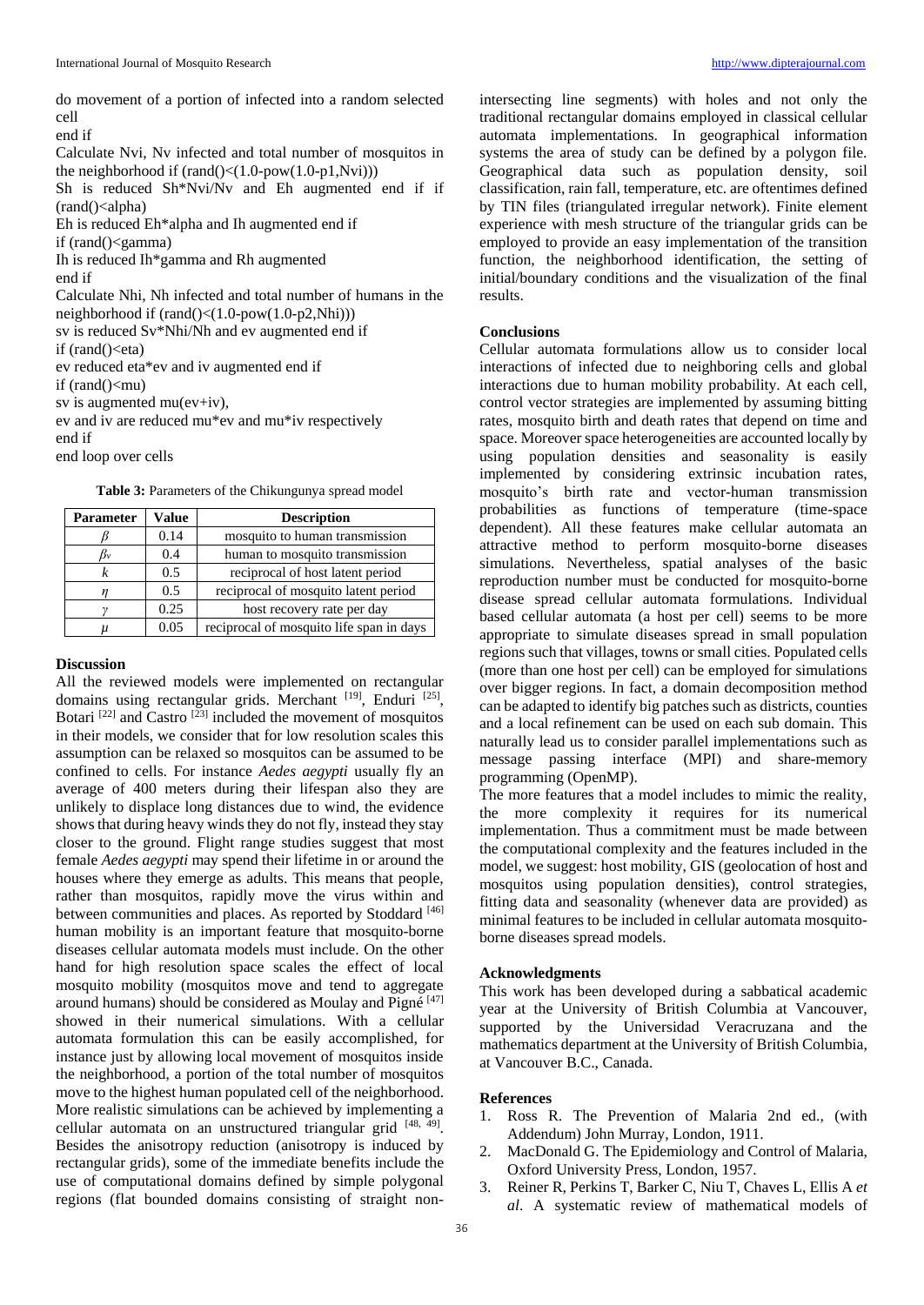mosquito-borne pathogen transmission: Journal Real Society, Interface. 1970-2010; 10(81).

- 4. Eder M, Cortés F, De-Siqueira N, Araújo G, Degroote S, Braga C *et al*. Scoping review on vector-borne diseases in urban areas: transmission dynamics, vectorial capacity and co-infection. Infectious Diseases of Poverty. 2018; 71(1):90.
- 5. Brauer F, Castillo-Chavez C, Mubayi A, Towers S. Some models for epidemics of vector-transmitted diseases. Infectious Disease Modelling. 2016; 1(1):79-87.
- 6. Bryan C, Mniszewski S, Liu K. Integrating Predictive Visualization with the Epidemic Disease Simulation System (episims). In Proceedings of the IEEE VIS 2014 workshop visualization for predictive analytics, 2014.
- 7. Soda KJ, Moore SM, España G, Bloedow J, Raybaud B, Althouse B *et al*., DTK-Dengue: A new agent-based model of dengue virus transmission dynamics. Bio Rxiv. 2018, 376-533.
- 8. Moore S, Bosch Q, Siraj A, Soda L, España G, Campo A *et al*., Local and regional dynamics of chikungunya virus transmission in Colombia: the role of mismatched spatial heterogeneity. BMC Medicine. 2018; 16(1):152.
- 9. Cosner C, Beier J, Cantrel R, Impoinvil D, Kapitanski L, Potts M *et al*. The effects of human movement on the persistence of vector-borne diseases. Journal of theoretical biology. 2009; 258(4):550-560.
- 10. Wang W. Epidemic Models with Population Dispersal. En Mathematics for Life Science and Medicine. Berlin Heidelberg: Springer; 2007, 67-95.
- 11. Bichara D, Castillo-Chavez C. Vector-borne diseases models with residence times-a lagrangian perspective. Mathematical biosciences. 2016; 281:128-138.
- 12. Arino J, Ducrot A, PZongo. A metapopulation model for malaria with transmission-blocking partial immunity in hosts. Journal of Mathematical Biology. 2012; 64(3):423- 448.
- 13. Sloot P, Hoekstra A. Cellular Automata as a Mesoscopic Approach to Model and Simulate Complex Systems Berlin Heidelberg: Springer, 2001.
- 14. Batty M. Cities and Complexity: Understanding Cities with Cellular Automata, Agent-Based Models, and Fractals: The MIT Press, 2005.
- 15. Deutsch A, Dormann S. Cellular automaton modeling of biological pattern formation Boston: Birkhauser, 2005.
- 16. Ortigoza G, Lorandi A. Modelos de Autómatas Celulares para simular la propagación de enfermedades infecciosas. Revista de Investigación en Ciencias de la Salud, Universidad Veracruzana. 2018; 13(2):6-12.
- 17. Ferreira C, Pulino P, Yang H, Takahashi L. Controlling Dispersal Dynamics of Aedes aegypti. Mathematical Population Studies. 2006; 13(4):215-236.
- 18. Gagliardi H, da-Silva F, Alves D. Automata Network Simulator Applied to the Epidemiology of Urban Dengue Fever Berlin: Springer, 2006.
- 19. Merchant F. Simulating the spread of malaria: a cellular automata based mathematical model and a prototype software implementation: Doctoral dissertation, Virginia Tec, 2007.
- 20. Santos L, Costa M, Pinho S, Andrade R, Barreto F, Teixeira M *et al*. Periodic forcing in a three-level cellular automata model for a vector-transmitted disease. Physical Review E. 2009; 80(1):016102.
- 21. Ramchurn S, Moheeput K, Goorah S. An analysis of a

short-lived outbreak of dengue fever in Mauritius. Eurosurveillance 2009; 14(34):19314.

- 22. Botari T, Alves S, Leonel E. Explaining the high number of infected people by dengue in Rio de Janeiro in 2008 using a susceptible-infective-recovered model. Physical Review E. 2011; 83(3):037101.
- 23. de-Castro-Medeiros L, Castilho C, Braga C, de-Souza W, Regis L, Monteiro A. Modeling the dynamic transmission of dengue fever: investigating disease persistence. PLOS neglected tropical diseases. 2011; 5(1):e942.
- 24. Gerardi D, Monteiro L. ystem Identification and Prediction of Dengue Fever Incidence in Rio de Janeiro. Mathematical Problems in Engineering. 2011.
- 25. Enduri M, Jolad S. Dynamics of Dengue with human and vector mobility. arxiv populations and evolution. 2014; 1409:0965.
- 26. Theodorakos K, Broeckhove J, Willem L. Examination of influencing factors and high-risk regions of dengue in Nicaragua, using spatiotemporal compartmental simulations. Tropical Medicine & International Health. 2017, 156-157.
- 27. Pereira F, Schimit P. Dengue fever spreading based on probabilistic cellular automata with two lattices. Physica A: Statistical Mechanics and its Applications. 2018; 499:p. 75-87.
- 28. Dias J, Monteiro L. Clustered Breeding Sites: Shelters for Vector-Borne Diseases. Computational and mathematical methods in medicine. 2018, 2018.
- 29. Syafarina I, Sadikin R, Nuraini N. Mosquito population dynamics from cellular automata-based simulation. AIP Conference Proceedings. 2016; 1705(1):020051.
- 30. Vogel U, Lhken R, Kiel E. A Mosquitoes Tool for Simulating the Spread of Invasive, Proceedings of the 28th EnviroInfo 2014 Conference, 2014.
- 31. Gouvêa-Jr M. Time-spatial model on the dynamics of the proliferation of Aedes aegypti. Communications in Nonlinear Science and Numerical Simulation. 2017; 44:130-143.
- 32. Eosina P, Djatna T, Khusun H. A Cellular Automata Modeling for Visualizing and Predicting Spreading Patterns of Dengue Fever. TELKOMNIKA Telecommunication, Computing, Electronics and Control. 2016, 228.
- 33. Cissé B, El-Yacoubi S, Gourbière S. A cellular automaton model for the transmission of Chagas disease in heterogeneous landscape and host community. Applied Mathematical Modelling. 2016; 40(2):782-794.
- 34. Kong L, Wang J, Li Z, Lai S, Liu Q, Wu H *et al*. Modeling the Heterogeneity of Dengue Transmission in a City. International journal of environmental research and public health. 2018; 15(6):1128.
- 35. Baez N, Casa M, Danis R, Velasco J. A mathematical model fpr Dengue and Chikungunya in México. [Online]. Disponible en: https://www.biorxiv.org/content/biorxiv/early/2017/03/30 /122556.full.pdf.
- 36. Isea R, Lonngren K. A Preliminary Mathematical Model for the Dynamic Transmission of Dengue, Chikungunya and Zika. arXiv preprint, 2016.
- 37. Control ECfDPa. The importance of vector abundance and seasonality.
- 38. Zhu G, Liu T, JX, Zhang B, Song T, Zhang Y *et al*. Effects of human mobility, temperature and mosquito control on